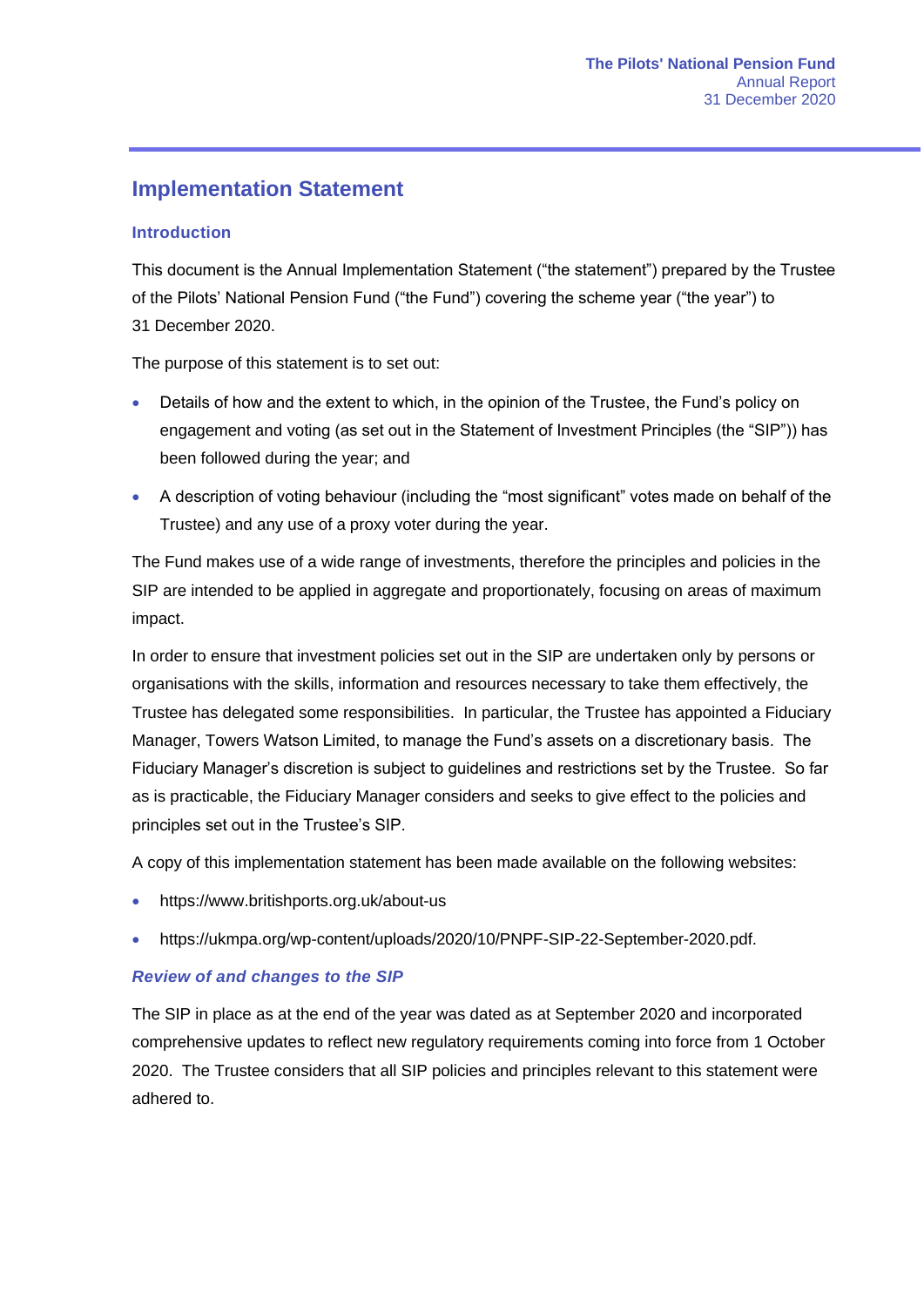#### **Voting and engagement**

#### *Industry wide/public policy engagement*

Regarding engagement, the Trustee's SIP states that:

- "The Fiduciary Manager has appointed Hermes EOS to undertake public policy engagement on its behalf as well as company-level engagement and the provision of voting" and
- "The Trustee expects the Fiduciary Manager to undertake the following:
	- o assess the alignment of each investment managers' approach to sustainable investment (including engagement) with its own before making an investment on the Fund's behalf.
	- $\circ$  engage with the Fund's appointed investment managers where the Fiduciary Manager considers this appropriate regarding their approach to stewardship with respect to relevant matters including capital structure of investee companies, actual and potential conflicts, other stakeholders and ESG impact of underlying holdings.
	- $\circ$  review the investment managers' approach to sustainable investment (including engagement) on a periodic basis and engage with the investment managers to encourage further alignment as appropriate.

As noted above, the Fiduciary Manager has partnered with EOS at Federated Hermes (EOS) to undertake public policy engagement on behalf of its clients (including the Trustee). The Fiduciary Manager communicates client policies/sentiment to EOS via the Client Advisory Council (chaired by Willis Towers Watson) and EOS subsequently engages with legislators, regulators, industry bodies and other standard-setters to shape capital markets and the environment in which companies and their investors operate, a key element of which is risk related to climate change. Engagement activities by Hermes EOS on public policy over the year included:

- Participation in a series of meetings with the UK Government's Department for Business, Energy and Industrial Strategy in order to help set out the UK's decarbonization roadmap and steps to achieve agreed climate targets,
- Feedback/assistance on the production of a new anti-microbial resistance benchmark with the aim of reducing the use of anti-biotics in agriculture.
- Co-signing of an investor letter to the Brazilian government in support of the Amazon Soy Moratorium, an agreement which aims to limit damage and deforestation caused by soy production, supporting expansion only on existing agricultural land.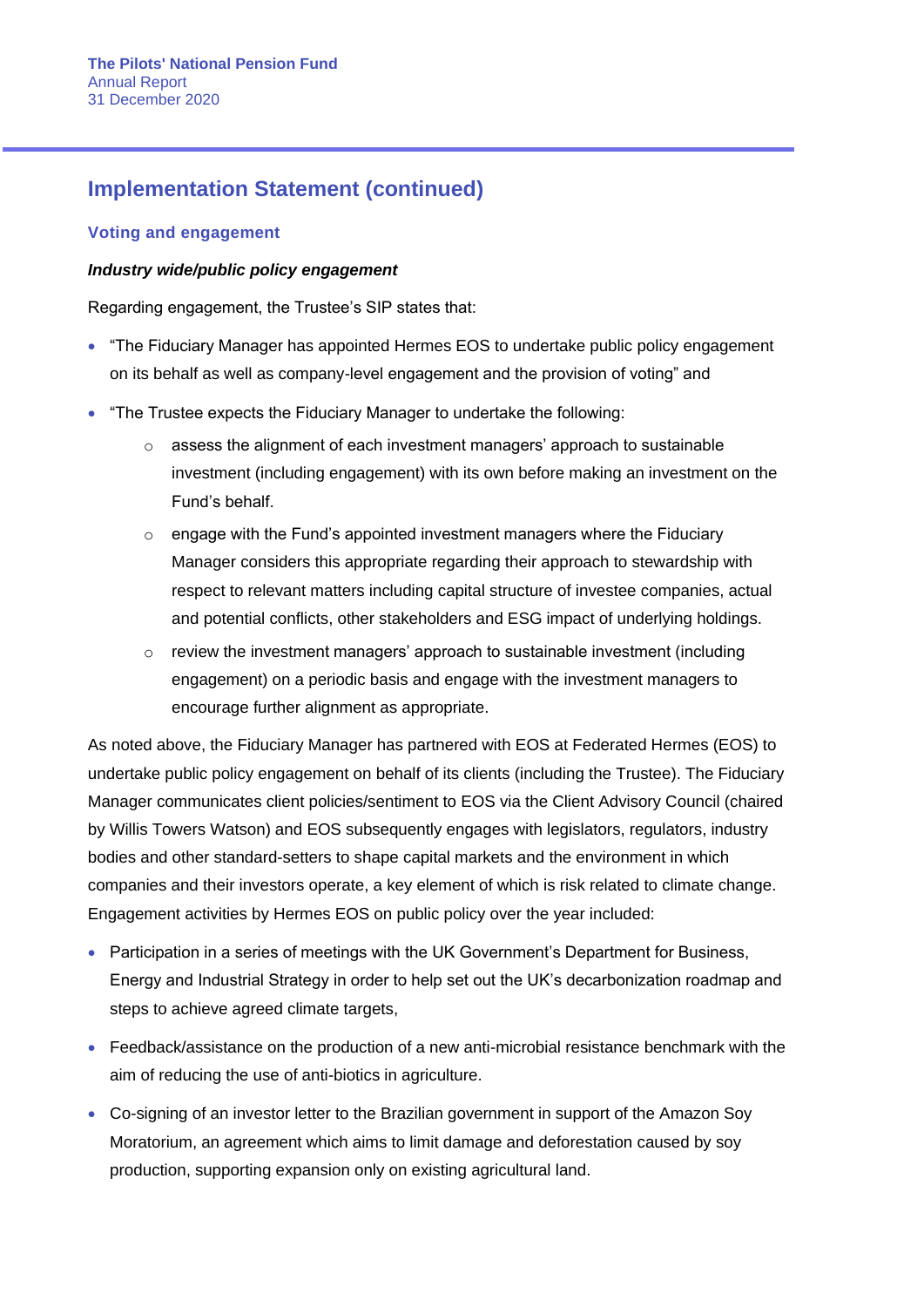### **Voting and engagement (continued)**

#### *Industry wide/public policy engagement (continued)*

• Climate Action 100+, an investor initiative aiming to ensure the world's largest corporate greenhouse gas emitters take necessary action on climate change. EOS is among over 370 investors with over \$35tn under management who have signed up to the initiative. Further, they are leading or co-leading the engagement on 27 companies and collaborating with other investors on another 14 companies as part of this initiative.

The Fiduciary Manager is also engaged in a number of industry wide initiatives and collaborative engagements including:

- Tier 1 signatory of the UK Stewardship Code
- A signatory of the Principles for Responsible Investment (PRI) and active member of their Stewardship Advisory Committee
- A member of the Institutional Investors Group on Climate Change (IIGCC)
- A founder of the Coalition for Climate Resilient Investment (with the World Economic Forum)

As set out above, the Fiduciary Manager engages with the Fund's investment managers on behalf of the Trustee. The Trustee has considered and reviewed its stewardship and engagement policies as part of the recent reviews of their Statement of Investment Principles.

#### *Company level engagement and rights attached to investments (including voting)*

As set out in the SIP, the Trustee's policy is to delegate the exercising of rights (including voting and stewardship) and the day to day ESG integration to the Fund's investment managers.

The Fiduciary Manager delegates voting rights and the execution of those rights to the underlying managers for the securities they hold. The Fiduciary Manager has also appointed EOS to provide voting advice to the asset managers (in respect of the majority of the developed market equity allocations within the Fund's portfolio) and to engage with the companies on their behalf, or in collaboration with them.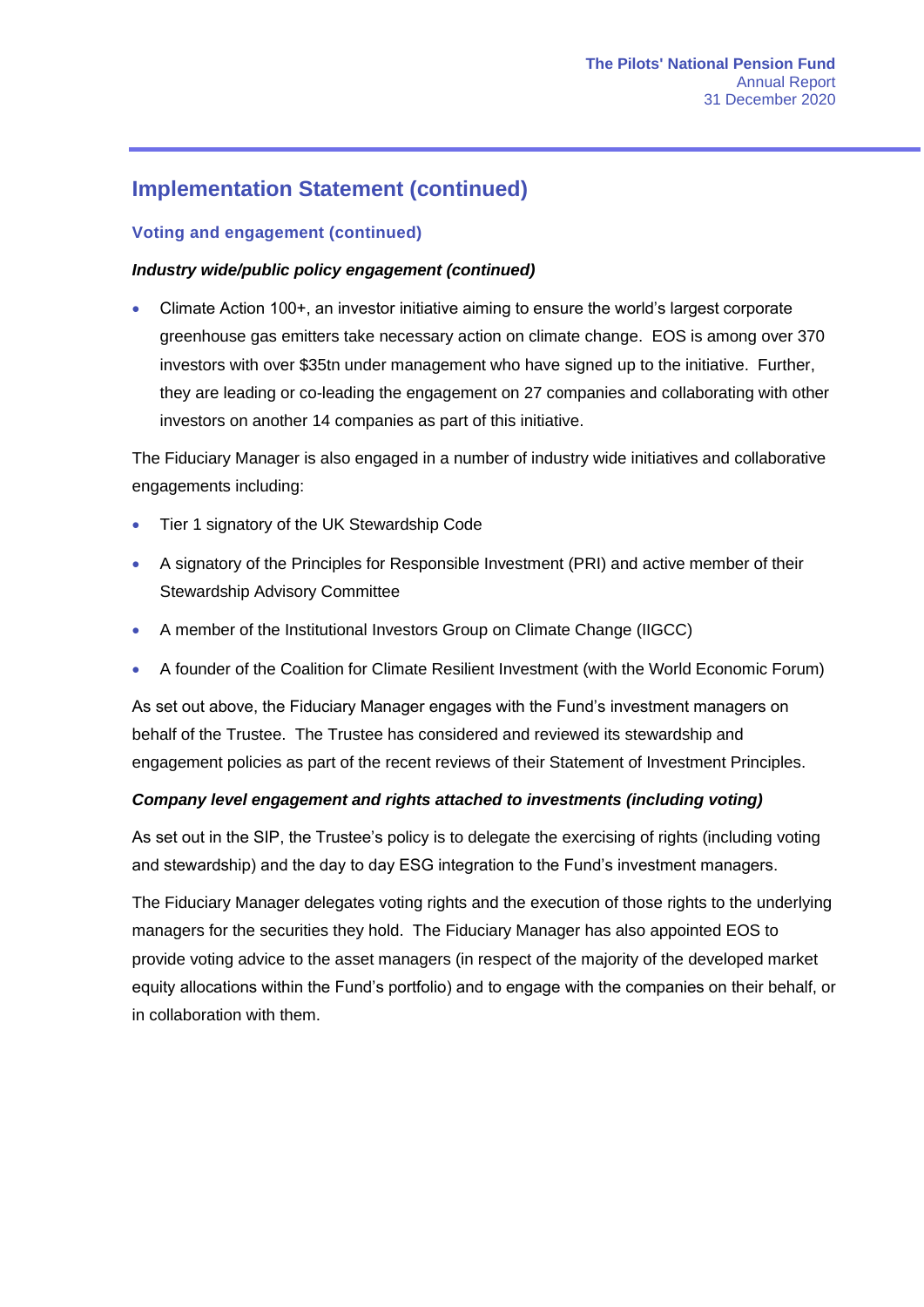### **Voting and engagement (continued)**

## *Company level engagement and rights attached to investments (including voting) (continued)*

At the year end, the Fund was invested in two in-house multi-asset growth funds managed by the Fiduciary Manager, each of which have an allocation to equity holdings in underlying pooled funds:

- Towers Watson Partners Fund
- Towers Watson Core Diversified Fund

The below data is from the 12 month period ending 31 December 2020.

| <b>Manager</b><br>and fund                                    | <b>Portfolio</b><br><b>structure</b> | <b>Voting activity</b>                                                                                                                                                                                                                                                                                                                                                                                                                                                                                                                                                                                                            |
|---------------------------------------------------------------|--------------------------------------|-----------------------------------------------------------------------------------------------------------------------------------------------------------------------------------------------------------------------------------------------------------------------------------------------------------------------------------------------------------------------------------------------------------------------------------------------------------------------------------------------------------------------------------------------------------------------------------------------------------------------------------|
| <b>Towers</b><br>Watson<br><b>Partners</b><br>Fund            | Fund of<br>funds                     | Number of meetings at which the manager was eligible to vote: 446<br>Number of resolutions on which manager was eligible to vote: 5,891<br>Percentage of eligible votes cast: 98.0%<br>Percentage of votes with management: 87.0%<br>Percentage of votes against management: 6.7%<br>Percentage of votes abstained from: 6.3%<br>Of the meetings the manager was eligible to attend, the percentage<br>where the manager voted at least once against management: 25.4%<br>Of the resolutions where the manager voted, the percentage where the<br>manager voted contrary to the recommendation of the proxy adviser:<br>7.9%      |
| <b>Towers</b><br>Watson<br>Core<br><b>Diversified</b><br>Fund | Fund of<br>funds                     | Number of meetings at which the manager was eligible to vote: 5,103<br>Number of resolutions on which manager was eligible to vote: 59,987<br>Percentage of eligible votes cast: 99.0%<br>Percentage of votes with management: 81.1%<br>Percentage of votes against management: 18.5%<br>Percentage of votes abstained from: 0.4%<br>Of the meetings the manager was eligible to attend, the percentage<br>where the manager voted at least once against management: 67.3%<br>Of the resolutions where the manager voted, the percentage where the<br>manager voted contrary to the recommendation of the proxy adviser:<br>11.7% |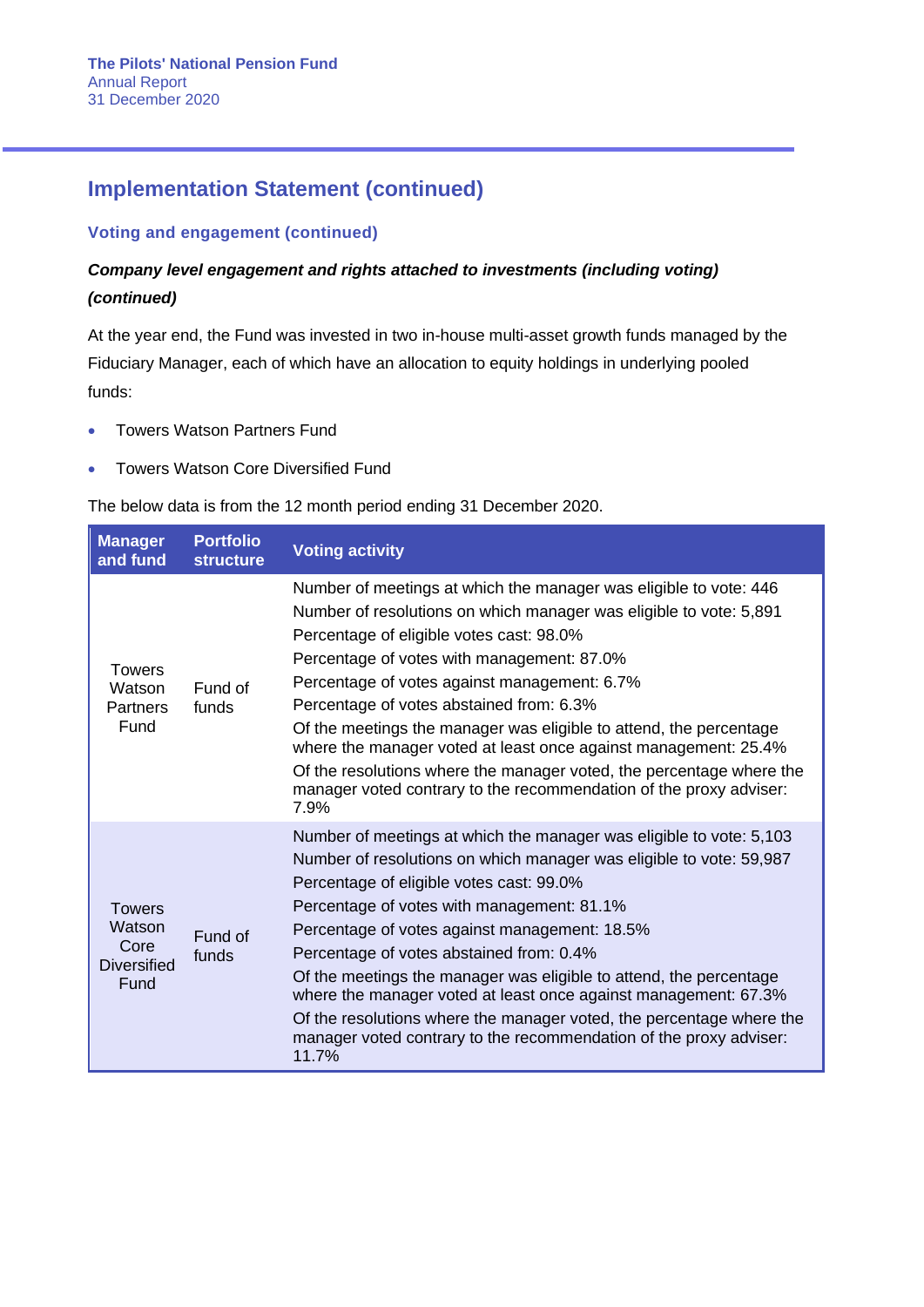### **Voting and engagement (continued)**

## *Company level engagement and rights attached to investments (including voting) (continued)*

In addition, each Towers Watson Investment Management ("TWIM") fund has reported on the most significant votes cast within the underlying funds managed on behalf of the Fund, including reasons from the underlying managers why the votes identified were considered significant, the rationale for the voting decision and the outcome of the vote:

| <b>Manager</b><br>and fund                         | <b>Size of</b><br>holdings | <b>Most significant votes cast</b>                                                                                                                                                                                                                                                                                                                                                                                                                                                                                                                                                                                                                                                                                                                                                                                                                                                                          |
|----------------------------------------------------|----------------------------|-------------------------------------------------------------------------------------------------------------------------------------------------------------------------------------------------------------------------------------------------------------------------------------------------------------------------------------------------------------------------------------------------------------------------------------------------------------------------------------------------------------------------------------------------------------------------------------------------------------------------------------------------------------------------------------------------------------------------------------------------------------------------------------------------------------------------------------------------------------------------------------------------------------|
| <b>Towers</b><br>Watson<br><b>Partners</b><br>Fund | 0.8%                       | <b>Company: Amazon</b><br><b>Resolution:</b> Shareholder proposal for report on lobbying<br>payments and policy<br><b>Decision/Vote: For</b><br>Rationale for decision: Promotes transparency<br>Rationale for classifying as significant: We consider ESG<br>factors to be a major factor influencing the long-term<br>predictability and sustainability of a company's revenue and<br>earnings growth.                                                                                                                                                                                                                                                                                                                                                                                                                                                                                                    |
| <b>Towers</b><br>Watson<br><b>Partners</b><br>Fund | 0.8%                       | <b>Company: Amazon</b><br><b>Resolution:</b> Shareholders proposal requesting an additional<br>reduction in threshold for calling a special meeting. Shareholders<br>are requesting 20%. Current threshold is 30%.<br><b>Decision/Vote: For</b><br><b>Rationale for decision:</b> We support managements<br>recommendation in decreasing the current threshold from 30%<br>to 25% was in the best interests of the Company and its<br>shareholders. Lowering the threshold to 20% as suggested<br>increases the risk of special meetings being called by a few<br>shareholders focused on narrow or short-term interests.<br>Rationale for classifying as significant: We selected this vote<br>as "significant" because the company was a large position in the<br>strategy and the proposal was more important to the long term<br>value of the business compared to other proposals for that<br>company. |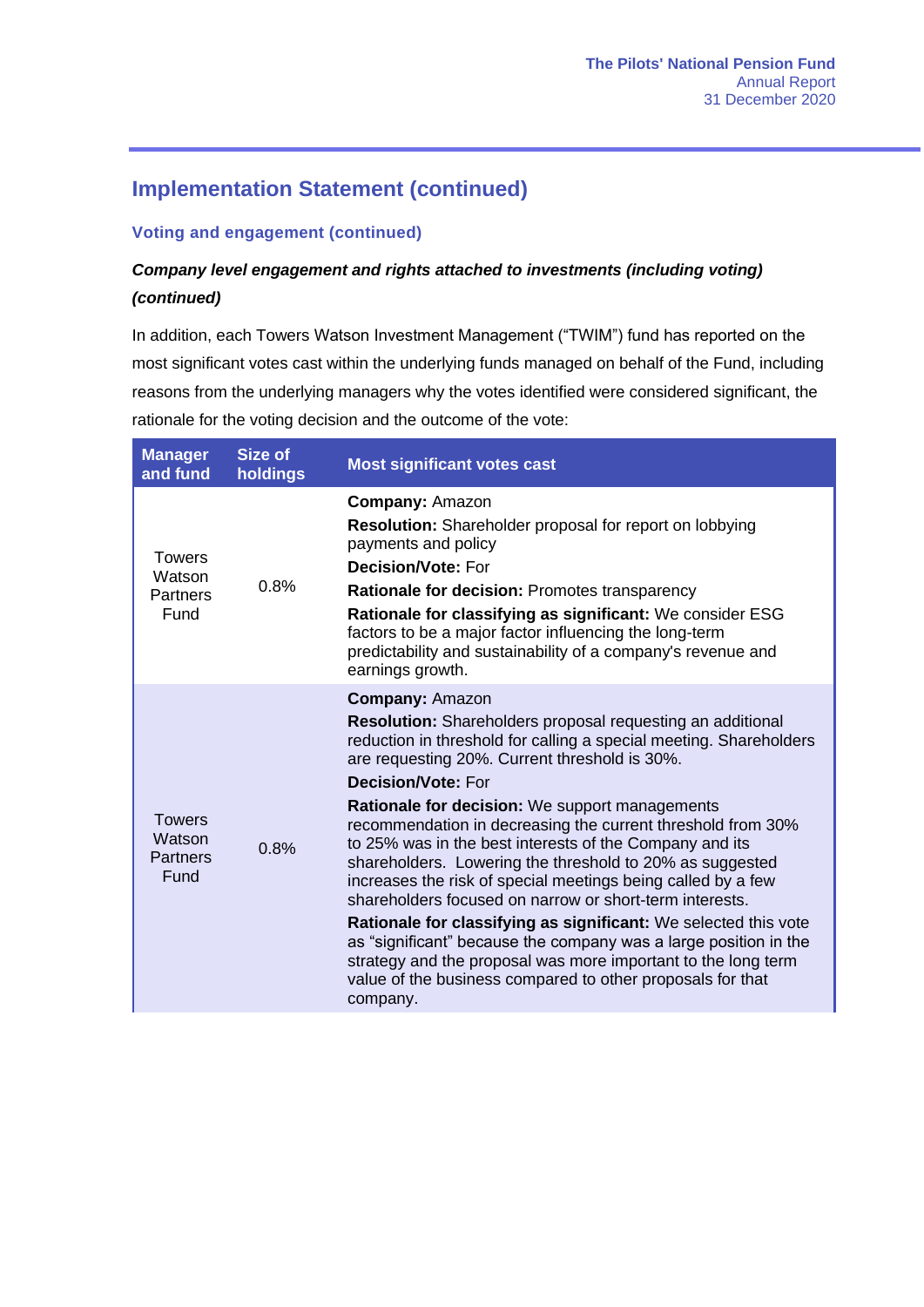### **Voting and engagement (continued)**

### *Company level engagement and rights attached to investments (including voting)*

| <b>Manager</b><br>and fund                         | <b>Size of</b><br>holdings | <b>Most significant votes cast</b>                                                                                                                                                                                                                                                                                                                                                                                                                                                                                                                                                                                                                                                   |
|----------------------------------------------------|----------------------------|--------------------------------------------------------------------------------------------------------------------------------------------------------------------------------------------------------------------------------------------------------------------------------------------------------------------------------------------------------------------------------------------------------------------------------------------------------------------------------------------------------------------------------------------------------------------------------------------------------------------------------------------------------------------------------------|
| <b>Towers</b><br>Watson<br><b>Partners</b><br>Fund | 0.3%                       | <b>Company: Pegasystems Inc.</b><br><b>Resolution: Elect Director Peter Gyenes</b><br><b>Decision/Vote: Against</b><br>Rationale for decision: 1.02. "Against" Peter Gyenes -- While<br>Mr. Gyenes is a technology industry veteran and is well-<br>acquainted with PEGA's business (having held a board seat<br>since 2009), his most recent executive experience dates back to<br>fifteen years ago. As such, the company may be better served<br>by appointing a director with more recent experience and<br>positive diversity attributes.<br>Rationale for classifying as significant: Voted against<br>management and against long-time director.                              |
| <b>Towers</b><br>Watson<br><b>Partners</b><br>Fund | 0.2%                       | <b>Company: Wuliangye Yibin Co Ltd</b><br><b>Resolution:</b> Related Party transactions: 2020 estimated<br>continuing connected transactions<br><b>Decision/Vote: Against</b><br>Rationale for decision: The proposed related-party<br>transactions include a financial service agreement with the group<br>finance company which may expose the company to<br>unnecessary risks. There are inherent risks associated with the<br>financial services to be provided under this proposal.<br>Rationale for classifying as significant: Against policy<br>guidelines to vote in favour of Related party Transactions.                                                                  |
| <b>Towers</b><br>Watson<br><b>Partners</b><br>Fund | 0.6%                       | Company: Facebook, Inc.<br><b>Resolution: Require Independent Board Chair</b><br><b>Decision/Vote: For</b><br>Rationale for decision: We believe the company would benefit<br>from independent oversight to help manage potential conflicts of<br>interest between management and shareholders.<br>Rationale for classifying as significant: Shareholder<br>proposals to require an independent chair are common in the<br>US. We selected this vote as representative of this class of<br>proposals with regard to our engagement and vote on such<br>matters. The outcome of the vote was also representative of our<br>experience on similar proposals over the year in question. |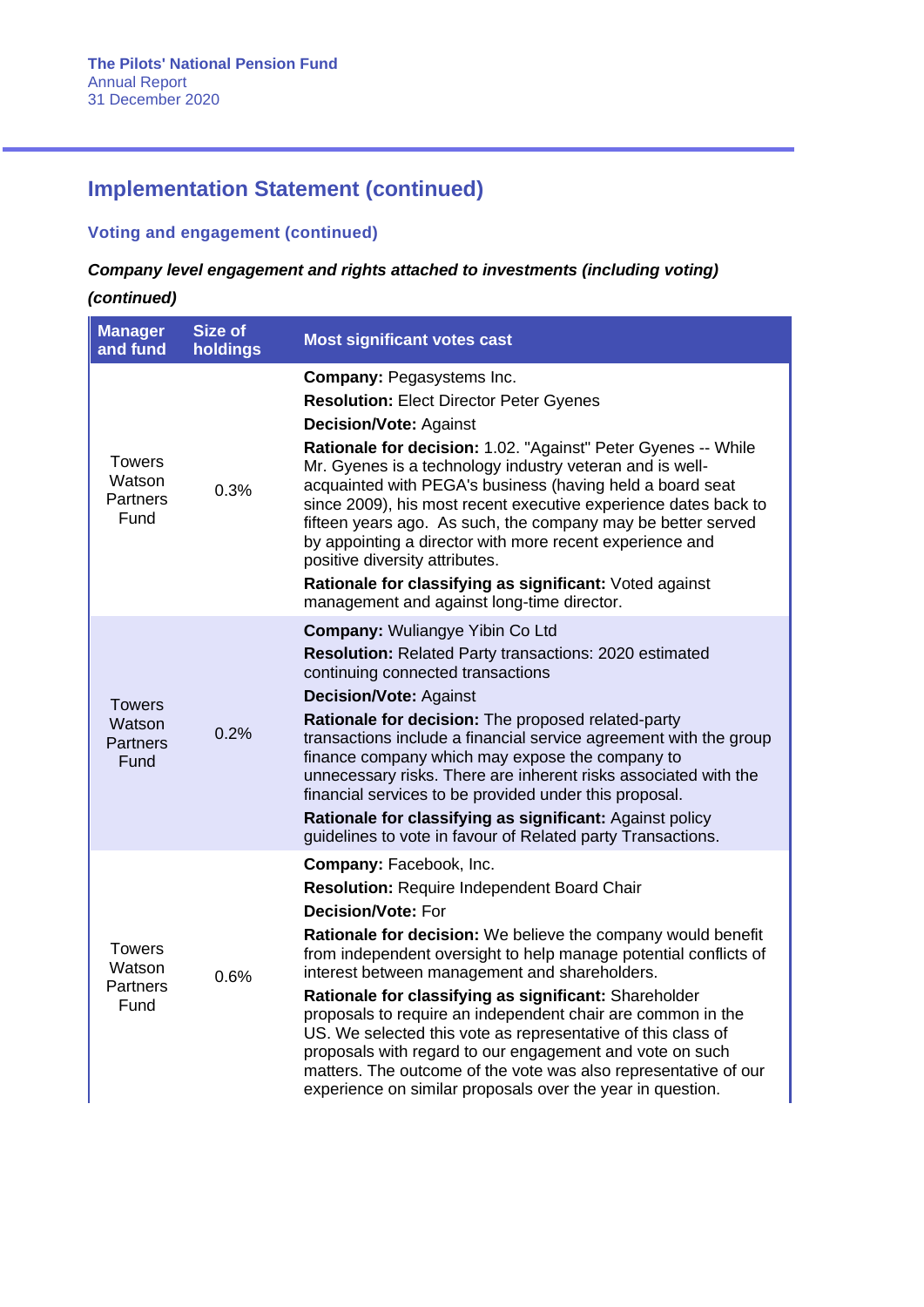### **Voting and engagement (continued)**

## *Company level engagement and rights attached to investments (including voting)*

| <b>Manager</b><br>and fund                         | <b>Size of</b><br>holdings | <b>Most significant votes cast</b>                                                                                                                                                                                                                                                                                                                                                                                                                                                                                                                                                                                                                                                                                                                                                                                                                                                                                                                                                                                                                 |
|----------------------------------------------------|----------------------------|----------------------------------------------------------------------------------------------------------------------------------------------------------------------------------------------------------------------------------------------------------------------------------------------------------------------------------------------------------------------------------------------------------------------------------------------------------------------------------------------------------------------------------------------------------------------------------------------------------------------------------------------------------------------------------------------------------------------------------------------------------------------------------------------------------------------------------------------------------------------------------------------------------------------------------------------------------------------------------------------------------------------------------------------------|
| <b>Towers</b><br>Watson<br><b>Partners</b><br>Fund | 0.1%                       | <b>Company: Naspers Ltd</b><br>Resolution: Reappoint PricewaterhouseCoopers Inc as<br>Auditors of the Company with V Myburgh as the Individual<br><b>Registered Auditor</b><br><b>Decision/Vote: Against</b><br>Rationale for decision: As part of our efforts to safeguard<br>against fraud and corruption, we apply a hard rule requiring audit<br>firms to rotate after a maximum 10-year term. The audit process<br>must be objective, rigorous and independent to maintain investor<br>confidence. We have experienced too many instances over the<br>past few years where auditors have not applied sufficient rigour<br>in their audit processes or objectivity in their oversight of<br>financial reports. We accordingly communicated to our investee<br>companies that, after 10 years, companies may no longer have<br>the same auditor. We believe this is crucial to re-establish a link<br>between the accountability of auditors and shareholders.<br>Rationale for classifying as significant: Mandatory Audit<br>Rotation Policy. |
| <b>Towers</b><br>Watson<br><b>Partners</b><br>Fund | 0.3%                       | <b>Company: Alphabet Inc.</b><br><b>Resolution: Establish Human Rights Risk Oversight Committee</b><br><b>Decision/Vote: For</b><br>Rationale for decision: A vote FOR this proposal was<br>warranted because continued controversies call into question<br>the extent to which the existing board structure provides<br>adequate oversight on risks the company's technologies present<br>to human rights, which, in turn, creates risks for the company in<br>terms of retaining high-level employees and retaining a good<br>reputation in the eyes of users and advertisers. Also, given the<br>pervasive role of Google in society this should be undertaken.<br>Rationale for classifying as significant: Corporate<br>Governance.                                                                                                                                                                                                                                                                                                           |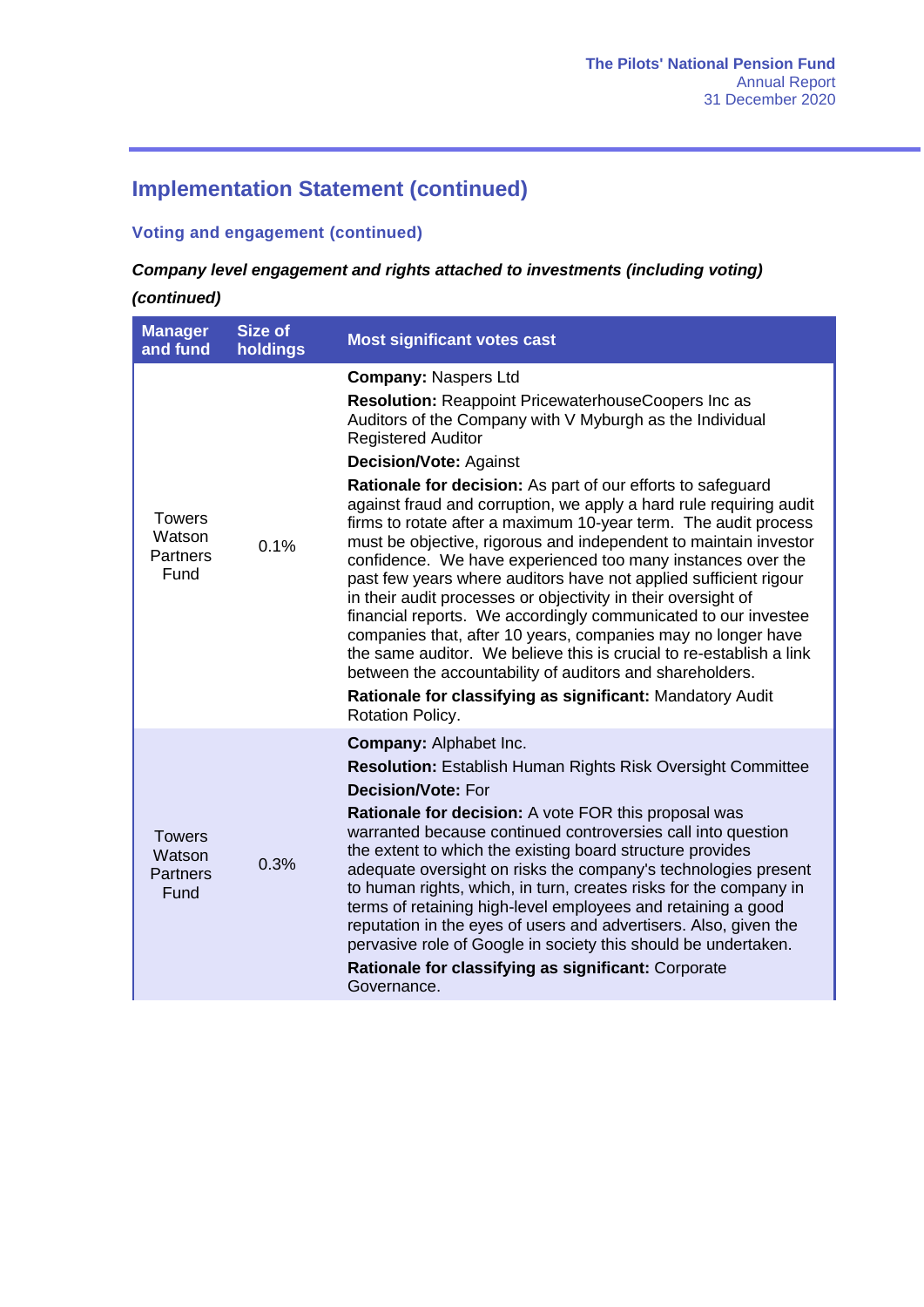### **Voting and engagement (continued)**

### *Company level engagement and rights attached to investments (including voting)*

| <b>Manager</b><br>and fund                                                                   | <b>Size of</b><br>holdings | <b>Most significant votes cast</b>                                                                                                                                                                                                                                                                                                                                                                                                                                                                                                                                                                                            |
|----------------------------------------------------------------------------------------------|----------------------------|-------------------------------------------------------------------------------------------------------------------------------------------------------------------------------------------------------------------------------------------------------------------------------------------------------------------------------------------------------------------------------------------------------------------------------------------------------------------------------------------------------------------------------------------------------------------------------------------------------------------------------|
| <b>Towers</b><br>Watson<br><b>Partners</b><br>Fund                                           | 0.5%                       | <b>Company: MasterCard</b><br>Resolution: Advisory vote on executive compensation<br><b>Decision/Vote: For</b><br><b>Rationale for decision:</b> We support the NEO compensation as<br>described in the proxy statement.<br>Rationale for classifying as significant: We selected this vote<br>as "significant" because the company was a large position in the<br>strategy and the proposal was more important to the long term<br>value of the business compared to other proposals for that<br>company.                                                                                                                    |
| <b>Towers</b><br>Watson<br><b>Partners</b><br>Fund                                           | 0.1%                       | <b>Company: General Electric Company</b><br><b>Resolution:</b> Advisory Vote to Ratify Named Executive Officers'<br>Compensation<br><b>Decision/Vote: For</b><br>Rationale for decision: ISS recommends voting against Culp's<br>incentive package. The stock grants are potentially large, but<br>the task at hand is monumental, requiring real ownership from<br>the CEO. Hence a vote for is justified in our view. Base salary<br>of \$2.5m not at all excessive in a US large cap industrial context<br>(less than 50% of peers).<br>Rationale for classifying as significant: Voted against<br>provider recommendation |
| <b>Towers</b><br>Watson<br><b>Partners</b><br>Fund and<br>Core<br><b>Diversified</b><br>Fund | 0.1%                       | <b>Company: Great Wall Motor</b><br><b>Resolution:</b> Amendments to Articles of Association<br><b>Decision/Vote: Against</b><br>Rationale for decision: Shortened notice period as<br>shareholders should be given enough time to consider items<br>before general meetings.<br>Rationale for classifying as significant: Against management.                                                                                                                                                                                                                                                                                |
| <b>Towers</b><br>Watson<br>Core<br><b>Diversified</b><br>Fund                                | 0.1%                       | <b>Company: Lenovo Group</b><br><b>Resolution:</b> Authority to issue shares without Pre-emptive<br>Rights; Authority to issue Re-purchased Shares<br><b>Decision/Vote: Against</b><br>Rationale for decision: Potentially large dilution - rights issue<br>for all shareholders would be preferred if large fund-raising is<br>required.<br>Rationale for classifying as significant: Against management.                                                                                                                                                                                                                    |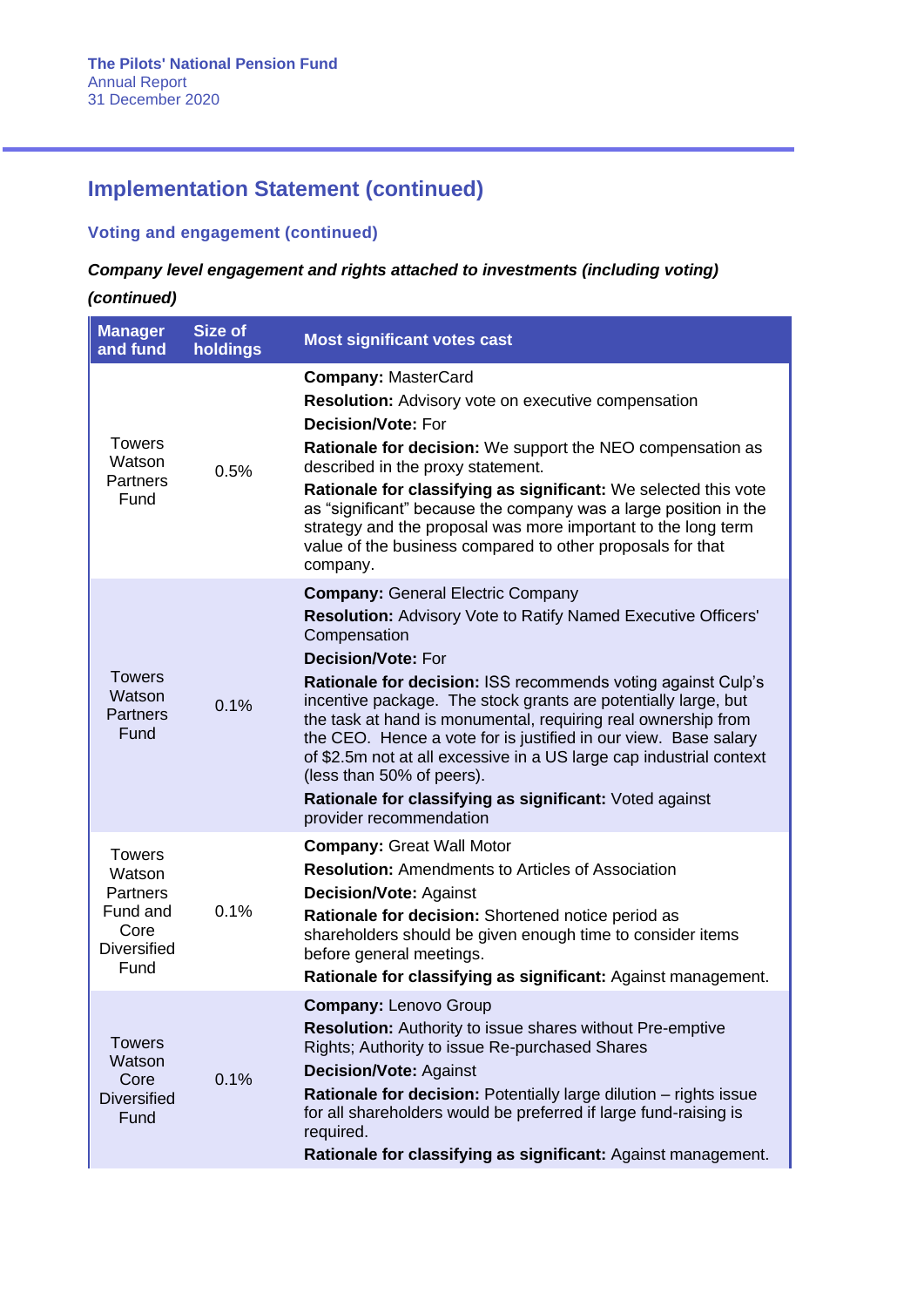### **Voting and engagement (continued)**

## *Company level engagement and rights attached to investments (including voting)*

| <b>Manager</b><br>and fund                                    | <b>Size of</b><br>holdings                                                     | <b>Most significant votes cast</b>                                                                                                                                                                                                                                                                                                                                                                                                                                                                                                                                                                                                                                                                                                                                                                                                                                                                                                                                                                                                                                                                                                                                                                                                                                                                                                                                                                                                                                                                                                                                                                                                                                              |
|---------------------------------------------------------------|--------------------------------------------------------------------------------|---------------------------------------------------------------------------------------------------------------------------------------------------------------------------------------------------------------------------------------------------------------------------------------------------------------------------------------------------------------------------------------------------------------------------------------------------------------------------------------------------------------------------------------------------------------------------------------------------------------------------------------------------------------------------------------------------------------------------------------------------------------------------------------------------------------------------------------------------------------------------------------------------------------------------------------------------------------------------------------------------------------------------------------------------------------------------------------------------------------------------------------------------------------------------------------------------------------------------------------------------------------------------------------------------------------------------------------------------------------------------------------------------------------------------------------------------------------------------------------------------------------------------------------------------------------------------------------------------------------------------------------------------------------------------------|
| <b>Towers</b><br>Watson<br>Core<br><b>Diversified</b><br>Fund | 0.1%                                                                           | <b>Company: Luthai Textile</b><br>Resolution: To consider and approve the proposal to reappoint<br>the financial audit and internal control auditor of the company for<br>2020.<br><b>Decision/Vote: For</b><br>Rationale for decision: Overall fees paid to auditor were not<br>significant, leading to less concern about independence of audit<br>opinion.<br>Rationale for classifying as significant: Against provider<br>recommendations.                                                                                                                                                                                                                                                                                                                                                                                                                                                                                                                                                                                                                                                                                                                                                                                                                                                                                                                                                                                                                                                                                                                                                                                                                                 |
| <b>Towers</b><br>Watson<br>Core<br><b>Diversified</b><br>Fund | <b>No</b><br>information<br>was<br>provided<br>by the<br>investment<br>manager | <b>Company: Amazon</b><br>Resolution: Shareholder resolutions 5 to 16<br><b>Decision/Vote:</b> Of 12 shareholder proposals, we voted to<br>support 10. We looked into the individual merits of each<br>individual proposal, and there are two main areas which drove<br>our decision-making: disclosure to encourage a better<br>understanding of process and performance of material issues<br>(resolutions 5, 6, 7, 8, 10, 13, 15 and 16) and governance<br>structures that benefit long-term shareholders (resolutions 9 and<br>(14).<br>Rationale for decision: In addition to facing a full slate of proxy<br>proposals, in the two months leading up to the annual meeting,<br>Amazon was on the front lines of a pandemic response. The<br>company was already on the back foot owing to the harsh<br>workplace practices alleged by the author of a seminal article in<br>the New York Times published in 2015, which depicted a<br>bruising culture. The news of a string of workers catching<br>COVID-19, the company's response, and subsequent details,<br>have all become major news and an important topic for our<br>engagements leading up to the proxy vote. Our team has had<br>multiple engagements with Amazon over the past 12 months.<br>The topics of our engagements touched most aspects of ESG,<br>with an emphasis on social topics:<br>• Governance: Separation of CEO and board chair roles, plus<br>the desire for directors to participate in engagement meetings<br>• Environment: Details about the data transparency committed to<br>in their 'Climate Pledge'<br>• Social: Establishment of workplace culture, employee health<br>and safety |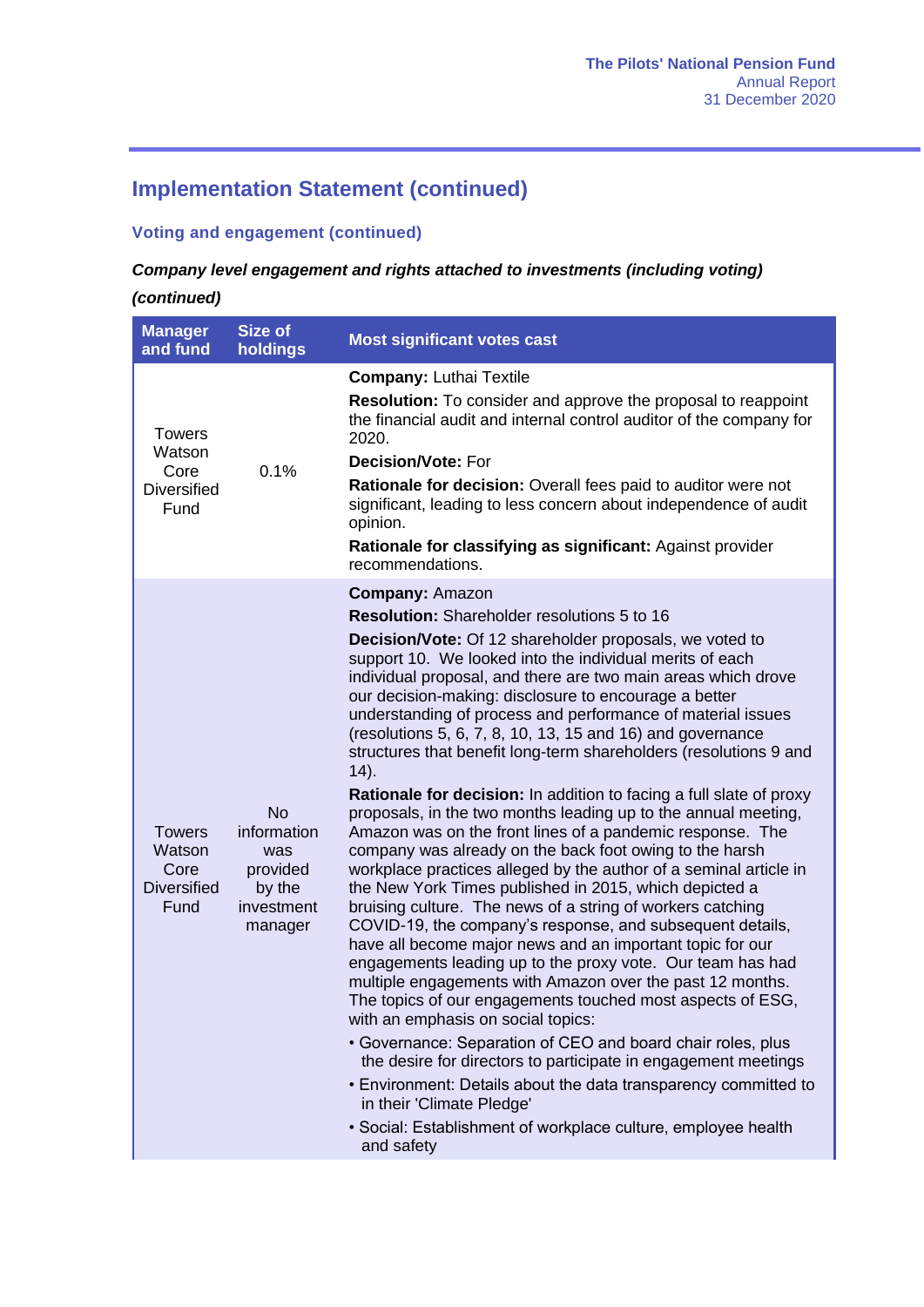## **Voting and engagement (continued)**

### *Company level engagement and rights attached to investments (including voting)*

| <b>Manager</b><br>and fund | Size of<br>holdings | <b>Most significant votes cast</b>                                                                                                                                                                                                                                                                                                                                                                                                                                                                                                                                                                                                                                                                                                                                                                                                                               |
|----------------------------|---------------------|------------------------------------------------------------------------------------------------------------------------------------------------------------------------------------------------------------------------------------------------------------------------------------------------------------------------------------------------------------------------------------------------------------------------------------------------------------------------------------------------------------------------------------------------------------------------------------------------------------------------------------------------------------------------------------------------------------------------------------------------------------------------------------------------------------------------------------------------------------------|
|                            |                     | <b>Company: Amazon (continued)</b><br>Rationale for decision (continued): The allegations from<br>current and former employees are worrying. Amazon employees<br>have consistently reported not feeling safe at work, that paid sick<br>leave is not adequate, and that the company only provides an<br>incentive of \$2 per hour to work during the pandemic. Also cited<br>is an ongoing culture of retaliation, censorship, and fear. We<br>discussed with Amazon the lengths the company is going to in<br>adapting their working environment, with claims of industry<br>leading safety protocols, increased pay, and adjusted absentee<br>policies. However, some of their responses seemed to have<br>backfired. For example, a policy to inform all workers in a facility<br>if COVID-19 is detected has definitely caused increased media<br>attention. |
|                            |                     | Rationale for classifying as significant: The market attention<br>was significant leading up to the AGM, with:                                                                                                                                                                                                                                                                                                                                                                                                                                                                                                                                                                                                                                                                                                                                                   |
|                            |                     | • 12 shareholder proposals on the table – the largest number of<br>any major US company this proxy season                                                                                                                                                                                                                                                                                                                                                                                                                                                                                                                                                                                                                                                                                                                                                        |
|                            |                     | • Diverse investor coalitions submitting and rallying behind the<br>proposals, including global, different types of investors and first<br>time co-filers/engagers                                                                                                                                                                                                                                                                                                                                                                                                                                                                                                                                                                                                                                                                                               |
|                            |                     | • Substantial press coverage – with largely negative sentiment<br>related to the company's governance profile and its initial<br>management of COVID-19                                                                                                                                                                                                                                                                                                                                                                                                                                                                                                                                                                                                                                                                                                          |
|                            |                     | • Multiple state treasurers speaking out and even holding an<br>online targeted pre-annual meeting investor forum entitled<br>'Workplace & Investor Risks in Amazon.com, Inc.'s COVID-19<br>Response'                                                                                                                                                                                                                                                                                                                                                                                                                                                                                                                                                                                                                                                            |
|                            |                     | Anecdotally, the Stewardship team received more inquires<br>related to Amazon than any other company this season.                                                                                                                                                                                                                                                                                                                                                                                                                                                                                                                                                                                                                                                                                                                                                |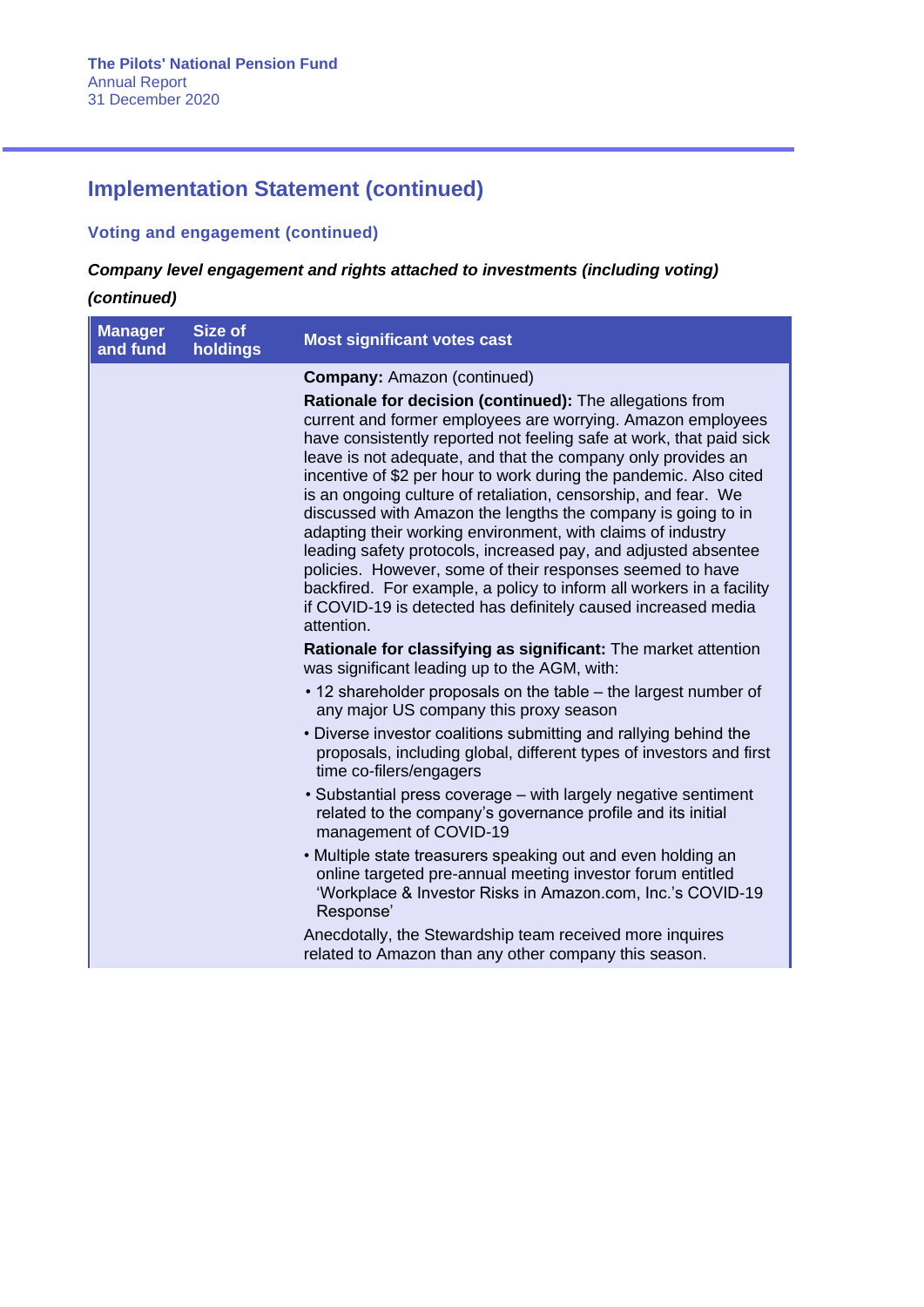### **Voting and engagement (continued)**

## *Company level engagement and rights attached to investments (including voting)*

| <b>Manager</b><br>and fund                                    | <b>Size of</b><br>holdings                                                     | <b>Most significant votes cast</b>                                                                                                                                                                                                                                                                                                                                                                                                                                                                                                                                                                                                                                                                                                                                                                                                                                                                                                                                                                                                                                                                                                                                                                                                                                                                                                                               |
|---------------------------------------------------------------|--------------------------------------------------------------------------------|------------------------------------------------------------------------------------------------------------------------------------------------------------------------------------------------------------------------------------------------------------------------------------------------------------------------------------------------------------------------------------------------------------------------------------------------------------------------------------------------------------------------------------------------------------------------------------------------------------------------------------------------------------------------------------------------------------------------------------------------------------------------------------------------------------------------------------------------------------------------------------------------------------------------------------------------------------------------------------------------------------------------------------------------------------------------------------------------------------------------------------------------------------------------------------------------------------------------------------------------------------------------------------------------------------------------------------------------------------------|
| <b>Towers</b><br>Watson<br>Core<br><b>Diversified</b><br>Fund | No<br>information<br>was<br>provided<br>by the<br>investment<br>manager        | <b>Company: EXXONMOBIL</b><br><b>Resolution: Resolution 1.10 - Elect Director Darren W. Woods</b><br><b>Decision/Vote: Against</b><br>Rationale for decision: In June 2019, under our annual<br>'Climate Impact Pledge' ranking of corporate climate leaders and<br>laggards, we announced that we will be removing ExxonMobil<br>from our Future World fund range, and will be voting against the<br>chair of the board. Ahead of the company's annual general<br>meeting in May 2020, we also announced we will be supporting<br>shareholder proposals for an independent chair and a report on<br>the company's political lobbying. Due to recurring shareholder<br>concerns, our voting policy also sanctioned the reappointment of<br>the directors responsible for nominations and remuneration.<br>Rationale for classifying as significant: We voted against the<br>chair of the board as part of LGIM's 'Climate Impact Pledge'<br>escalation sanction.                                                                                                                                                                                                                                                                                                                                                                                                 |
| <b>Towers</b><br>Watson<br>Core<br><b>Diversified</b><br>Fund | <b>No</b><br>information<br>was<br>provided<br>by the<br>investment<br>manager | <b>Company: Pearson</b><br>Resolution: 'Resolution 1: Amend remuneration policy' was<br>proposed at the company's special shareholder meeting, held on<br>18 September 2020.<br><b>Decision/Vote: Against</b><br>Rationale for decision: Pearson issued a series of profit<br>warnings under its previous CEO. Yet shareholders have been<br>continuously supportive of the company, believing that there is<br>much value to be gained from new leadership and a fresh<br>approach to their strategy. However, the company decided to<br>put forward an all-or-nothing proposal in the form of an<br>amendment to the company's remuneration policy. This<br>resolution at the extraordinary general meeting (EGM) was<br>seeking shareholder approval for the grant of a co-investment<br>award, an unusual step for a UK company, yet if this resolution<br>was not passed the company confirmed that the proposed new<br>CEO would not take up the CEO role. This is an unusual<br>approach and many shareholders felt backed into a corner,<br>whereby they were keen for the company to appoint a new CEO,<br>but were not happy with the plan being proposed. However,<br>shareholders were not able to vote separately on the two<br>distinctly different items, and felt forced to accept a less-than-<br>ideal remuneration structure for the new CEO. |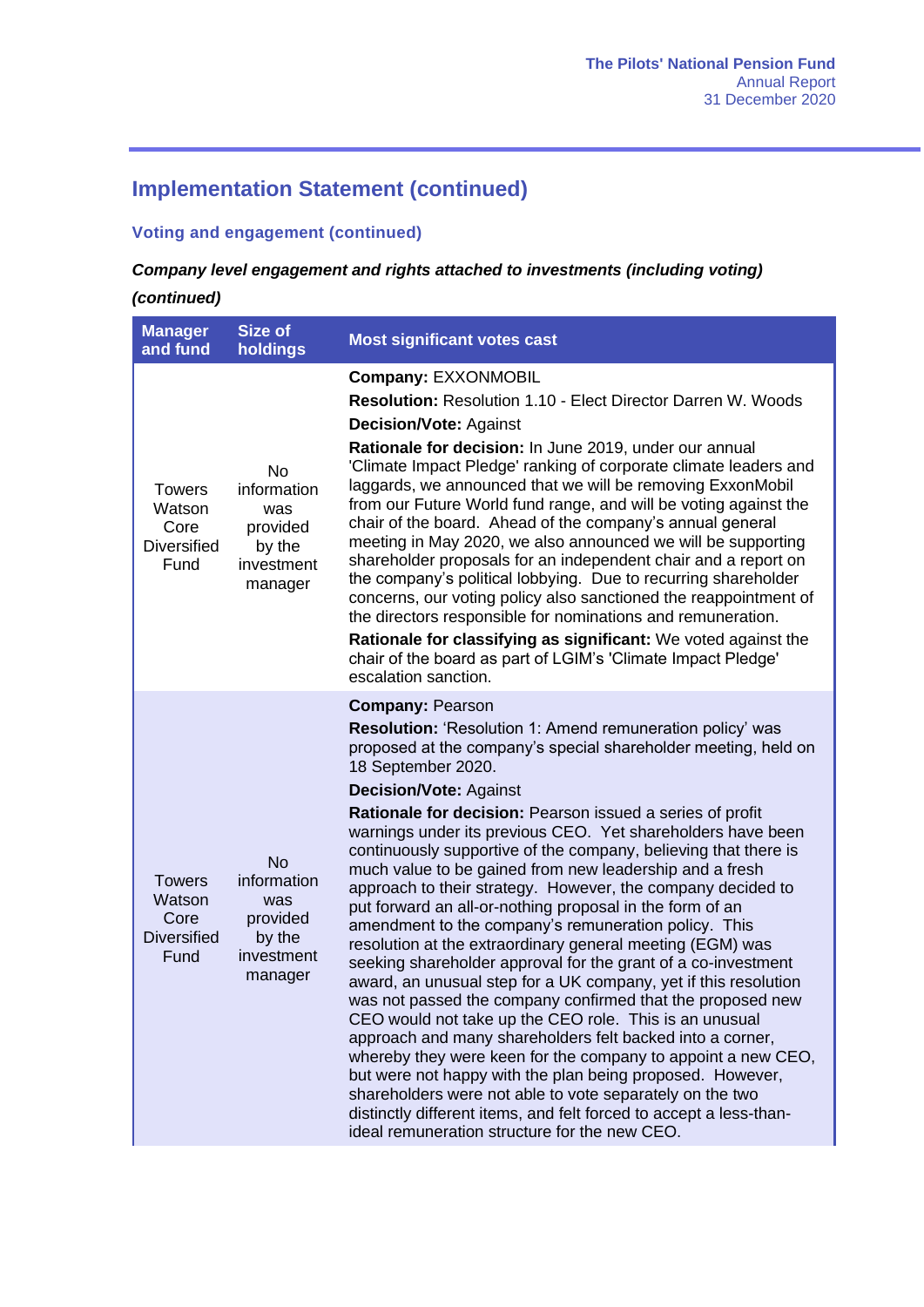## **Voting and engagement (continued)**

### *Company level engagement and rights attached to investments (including voting)*

| <b>Manager</b><br>and fund                                    | <b>Size of</b><br>holdings                                                     | <b>Most significant votes cast</b>                                                                                                                                                                                                                                                                                                                                                                                                                                                                                                                                                                                                                                                                                                                                                                                                                                                                                                                                                                                                                                                                                                                                                                                                                                                                                                                                                                               |
|---------------------------------------------------------------|--------------------------------------------------------------------------------|------------------------------------------------------------------------------------------------------------------------------------------------------------------------------------------------------------------------------------------------------------------------------------------------------------------------------------------------------------------------------------------------------------------------------------------------------------------------------------------------------------------------------------------------------------------------------------------------------------------------------------------------------------------------------------------------------------------------------------------------------------------------------------------------------------------------------------------------------------------------------------------------------------------------------------------------------------------------------------------------------------------------------------------------------------------------------------------------------------------------------------------------------------------------------------------------------------------------------------------------------------------------------------------------------------------------------------------------------------------------------------------------------------------|
|                                                               |                                                                                | <b>Company: Pearson (continued)</b><br>Rationale for decision (continued): LGIM spoke with the chair<br>of the board earlier this year, on the board's succession plans<br>and progress for the new CEO. We also discussed the<br>shortcomings of the company's current remuneration policy.<br>We also spoke with the chair directly before the EGM, and<br>relayed our concerns that the performance conditions were<br>weak and should be re-visited, to strengthen the financial<br>underpinning of the new CEO's award. We also asked that the<br>post-exit shareholding requirements were reviewed to be<br>brought into line with our expectations for UK companies. In the<br>absence of any changes, LGIM took the decision to vote against<br>the amendment to the remuneration policy.<br>Rationale for classifying as significant: Pearson has had<br>strategy difficulties in recent years and is a large and well-known<br>UK company. Given the unusual approach taken by the<br>company and our outstanding concerns, we deem this vote to be<br>significant.                                                                                                                                                                                                                                                                                                                                    |
| <b>Towers</b><br>Watson<br>Core<br><b>Diversified</b><br>Fund | <b>No</b><br>information<br>was<br>provided<br>by the<br>investment<br>manager | Company: Plus500 Ltd.<br><b>Resolution: 'Resolution 17: Approve Special Bonus Payment to</b><br>CFO Elad Even-Chen' at the company's special shareholder<br>meeting held on 16 September 2020.<br><b>Decision/Vote:</b> We voted against the special bonus based on<br>the belief that such transaction bonuses do not align with the<br>achievement of pre-set targets. Separately, LGIM also voted<br>against an amendment to the company's remuneration policy,<br>which continues to allow for the flexibility to make one-off<br>awards and offers long-term incentives that remain outside best<br>market practice in terms of long-term performance alignment.<br>Rationale for decision: At its AGM on 16 September 2020,<br>Plus500 proposed a number of pay-related proposals for<br>shareholder approval. Amongst these, the board recommended<br>the approval of a substantial discretionary bonus offered to the<br>CFO of around ₪4.2 million (around \$1.2 million), for his<br>successful work with Israeli tax authorities over a number of<br>years, resulting in a significant tax-saving for shareholders. The<br>bonus is in addition to his annual variable pay and outside the<br>normal bonus structure. LGIM does not support one-off<br>discretionary bonuses (or transaction bonuses) as these are not<br>within the approved policy to reward the achievement of pre-set<br>targets. |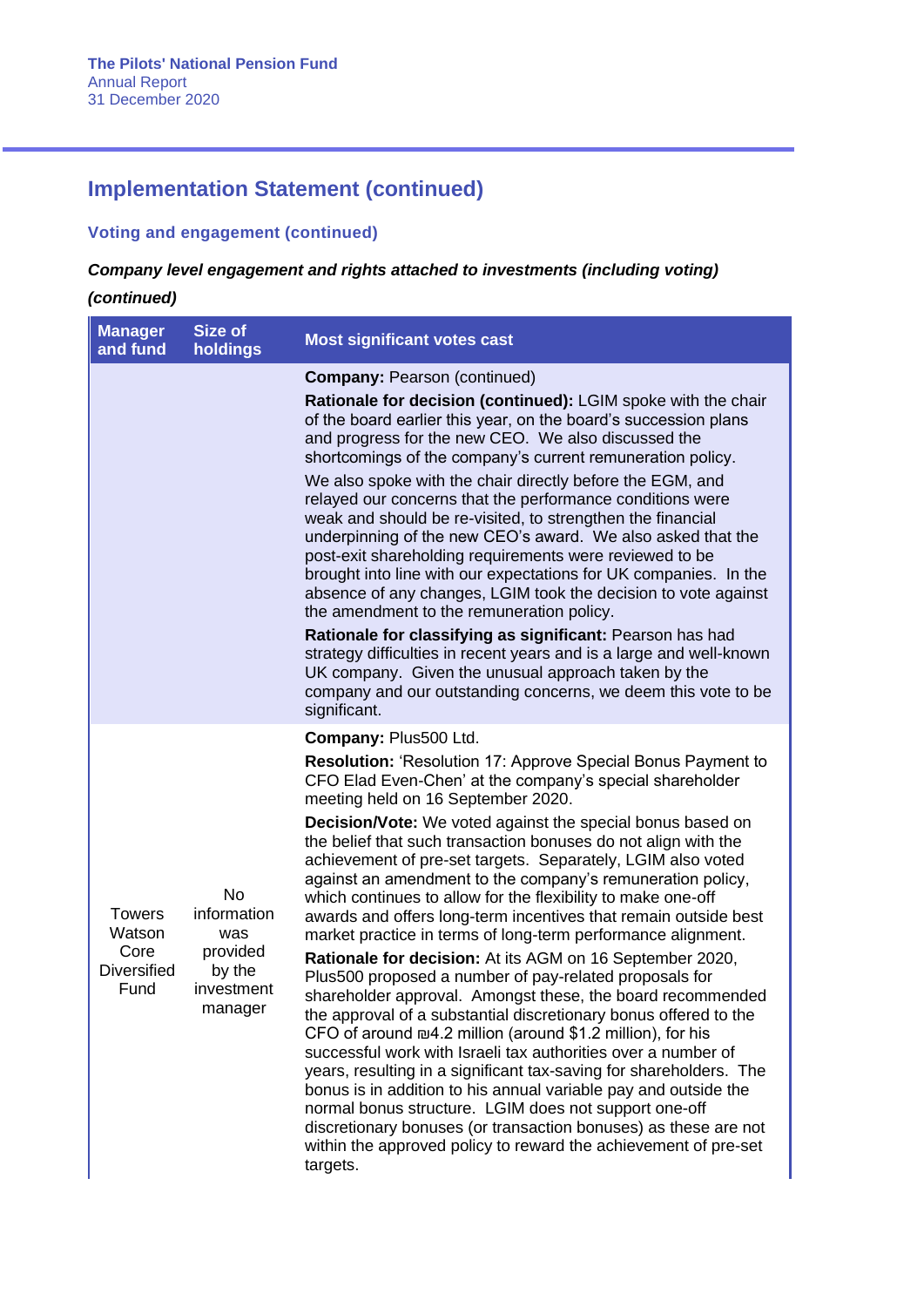### **Voting and engagement (continued)**

## *Company level engagement and rights attached to investments (including voting)*

| <b>Manager</b><br>and fund | Size of<br>holdings | <b>Most significant votes cast</b>                                                                                                                                                                                                                                                                                                                                                                                                                                                                                      |
|----------------------------|---------------------|-------------------------------------------------------------------------------------------------------------------------------------------------------------------------------------------------------------------------------------------------------------------------------------------------------------------------------------------------------------------------------------------------------------------------------------------------------------------------------------------------------------------------|
|                            |                     | <b>Company: Plus500 Ltd. (continued)</b>                                                                                                                                                                                                                                                                                                                                                                                                                                                                                |
|                            |                     | Rationale for decision (continued): Moreover, discussions<br>with tax authorities and the obtaining of preferential tax<br>structures for the company are seen as part of a CFO's day-to-<br>day job and should not be remunerated separately. Instead, a<br>preferential tax treatment will benefit future performance and will<br>therefore be rewarded within annual bonus and long-term<br>incentives in future performance years.                                                                                  |
|                            |                     | Rationale for classifying as significant: There was a level of<br>media interest regarding the withdrawal of the resolution. This,<br>combined with the other shortcomings of this company in<br>relation to the expectations of a company listed in London, make<br>this a significant vote. Shareholder dissent to the resolution was<br>sufficiently high that the proposal was withdrawn ahead of the<br>AGM; this will result in the company being included in the UK<br>Investment Association's Public Register. |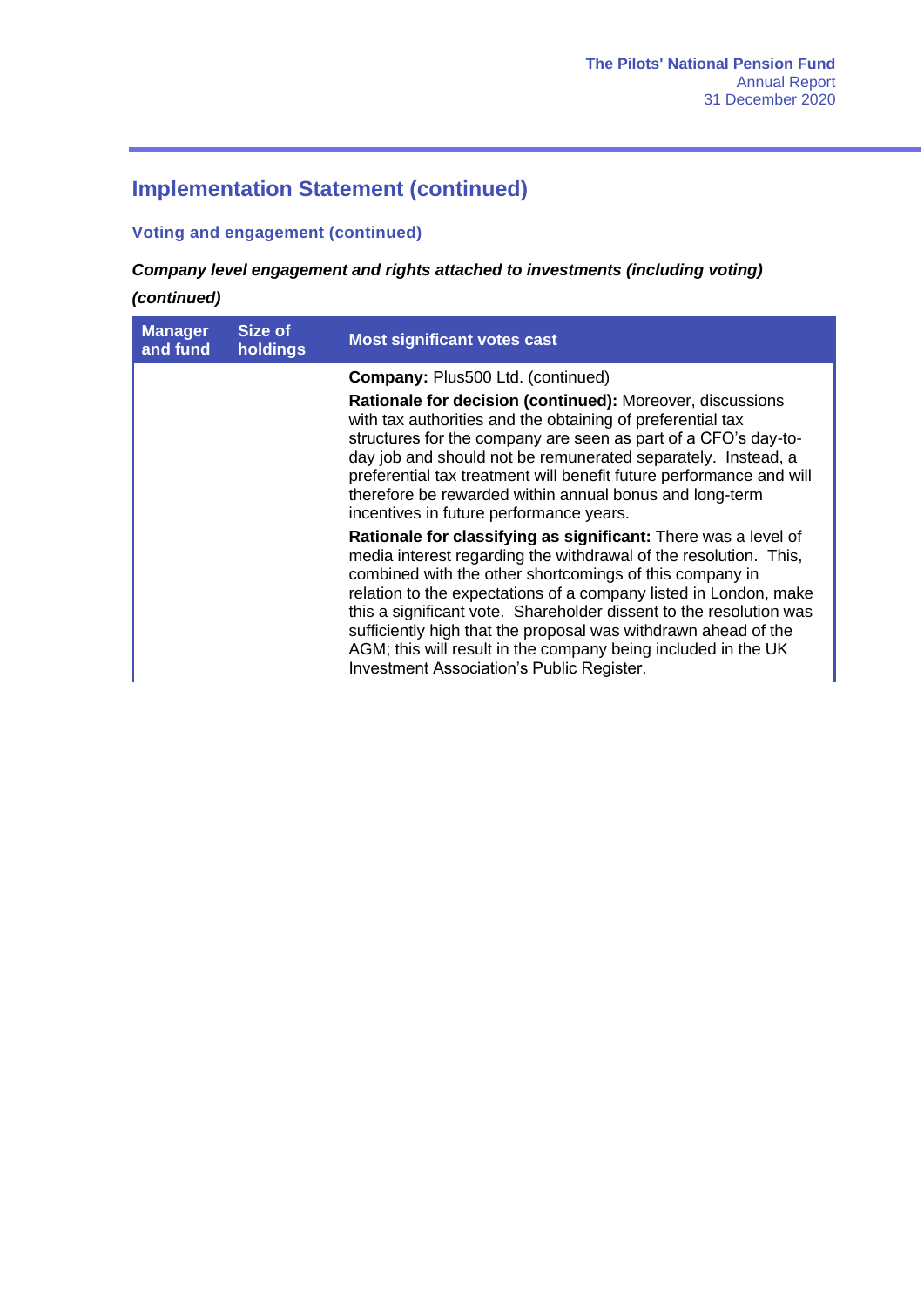| No<br>information<br>was<br>provided<br>by the<br>investment<br>manager | <b>Company: Olympus Corporation</b><br><b>Resolution: 'Resolution 3.1: Elect Director Takeuchi, Yasuo' at</b><br>the company's annual shareholder meeting held on 30 July<br>2020.<br><b>Decision/Vote: Against</b><br>Rationale for decision: Japanese companies in general have<br>trailed behind European and US companies, as well as<br>companies in other countries, in ensuring more women are<br>appointed to their boards. The lack of women is also a concern<br>below board level.<br>LGIM have for many years promoted and supported an increase<br>of women on boards, at the executive level and below. On a<br>global level we consider that every board should have at least<br>one female director. We deem this a de minimis standard.<br>Globally, we aspire to all boards comprising 30% women. Last<br>year in February we sent letters to the largest companies in the<br>MSCI Japan which did not have any women on their boards or<br>at executive level, indicating that we expect to see at least one<br>woman on the board. One of the companies targeted was<br>Olympus Corporation.<br>In the beginning of 2020, we announced that we would<br>commence voting against the chair of the nomination committee<br>or the most senior board member (depending on the type of<br>board structure in place) for those companies included in the<br><b>TOPIX100.</b><br>Rationale for classifying as significant: This vote is deemed |
|-------------------------------------------------------------------------|--------------------------------------------------------------------------------------------------------------------------------------------------------------------------------------------------------------------------------------------------------------------------------------------------------------------------------------------------------------------------------------------------------------------------------------------------------------------------------------------------------------------------------------------------------------------------------------------------------------------------------------------------------------------------------------------------------------------------------------------------------------------------------------------------------------------------------------------------------------------------------------------------------------------------------------------------------------------------------------------------------------------------------------------------------------------------------------------------------------------------------------------------------------------------------------------------------------------------------------------------------------------------------------------------------------------------------------------------------------------------------------------------------------------------------------------------------------|
|                                                                         | significant as LGIM considers it imperative that the boards of<br>Japanese companies increase their diversity.                                                                                                                                                                                                                                                                                                                                                                                                                                                                                                                                                                                                                                                                                                                                                                                                                                                                                                                                                                                                                                                                                                                                                                                                                                                                                                                                               |
|                                                                         |                                                                                                                                                                                                                                                                                                                                                                                                                                                                                                                                                                                                                                                                                                                                                                                                                                                                                                                                                                                                                                                                                                                                                                                                                                                                                                                                                                                                                                                              |